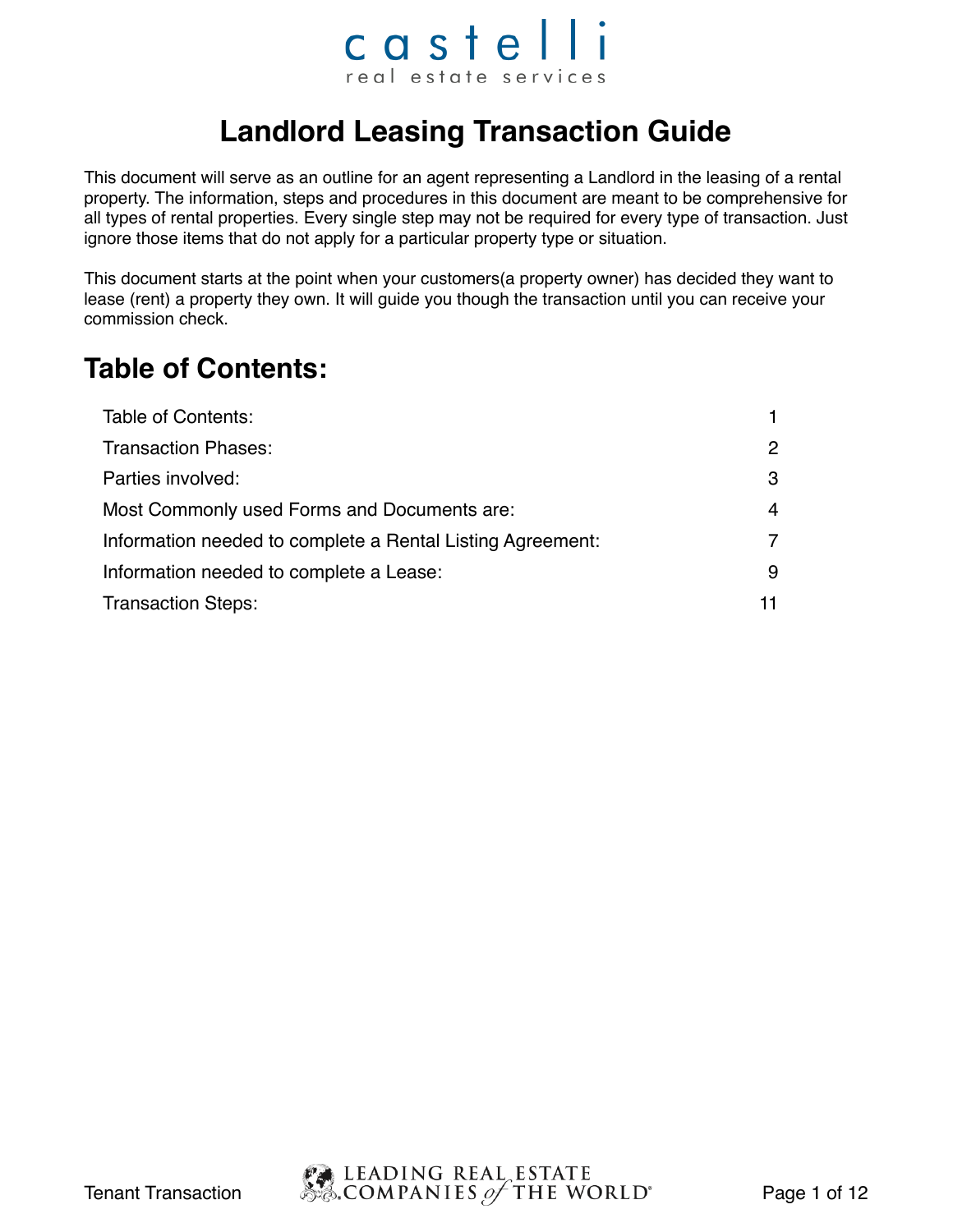### castel real estate services

#### **Transaction Phases:**

There are 5 phases to a Landlord leasing transaction. Listing, Offer, Negotiation, Approval and Possession.

Listing - When a property owner comes to you asking you to find a Tenant for their property, you must have them sign a listing agreement which spells out which property, how much they want to lease it for, how long they want the lease to be and what they are willing to pay for commission.

Offer - This is when an agent collects and completes the forms and paperwork needed to present to the Landlord so that the property owner (the Landlord) can approve the Tenant. This document will refer to multiple occupants as Tenant.

Negotiation - Once the Landlord has reviewed all the documents, they can either accept the Tenant's offer, reject the Tenant's Offer or negotiate on any of the terms in the Contract to Lease. Should there be any changes to the Contract to Lease, make sure both parties initial any changes and date the initials so everyone knows when they were accepted. It may be necessary for a new Contract to Lease to be made up that incorporates all the changes to have a cleaner, easier to understand document.

Approval - This is when the Landlord approves the Tenant. If there is a condo association or homeowner's association, the Tenant will be expected to complete their rental approval application process. As the Listing Agent, having the association's contact information and application available to give to the Leasing Agent or the Tenant will greatly help to facilitate the transaction.

Possession - This is the day that the Tenant takes possession of the property. On this day, the Tenant will exchange "Cash For Keys". That is to say, the Tenant delivers the rest of the funds required to take possession of the property and they are then given the keys to the property. Once the Tenant has possession and the Walkthrough form is submitted to the transaction management system, Castelli's accounting department will release your commission check.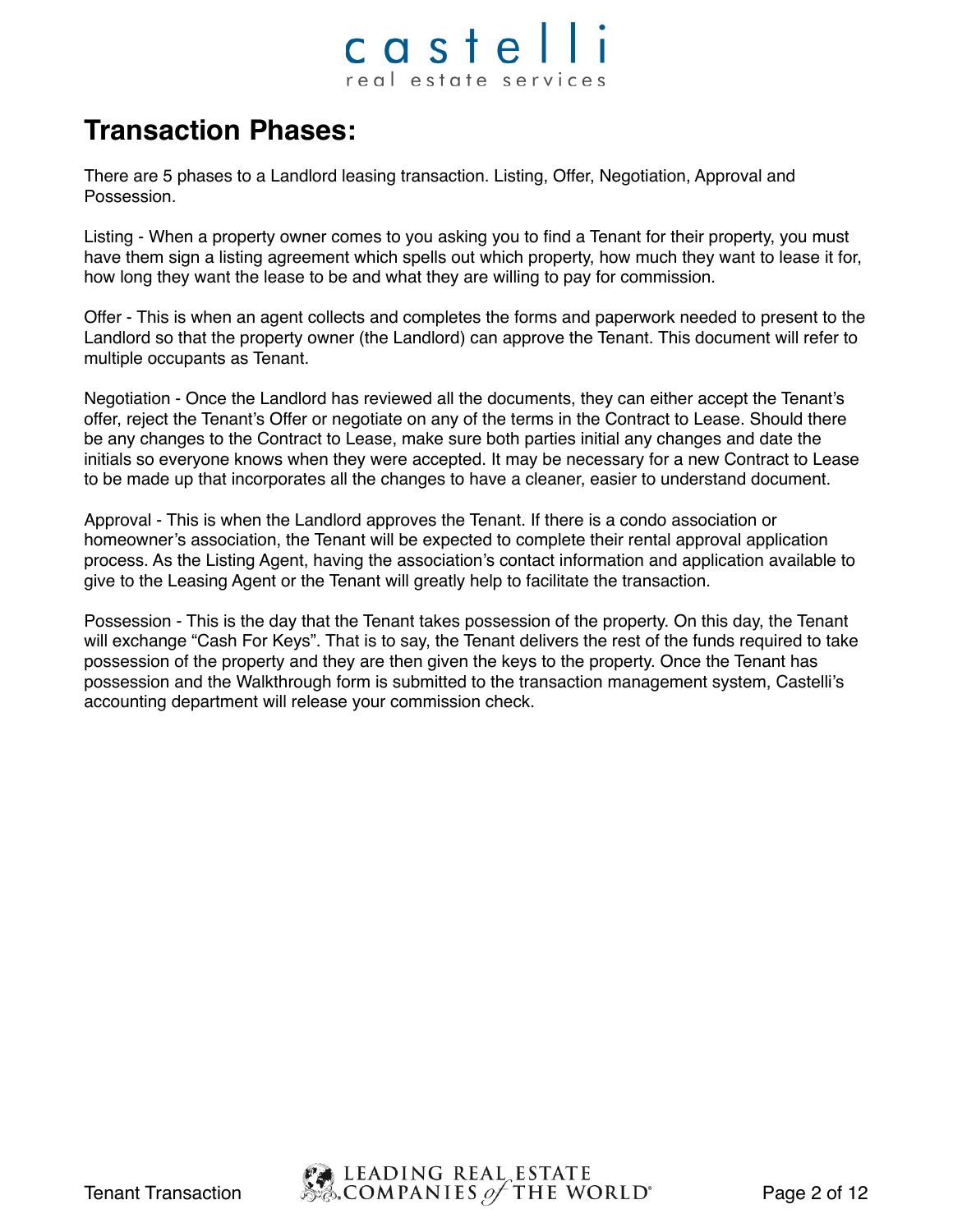#### **Parties involved:**

| Party/Person                      | Responsibility                                                                                                                                                                                                                                                                                                                                                                      |
|-----------------------------------|-------------------------------------------------------------------------------------------------------------------------------------------------------------------------------------------------------------------------------------------------------------------------------------------------------------------------------------------------------------------------------------|
| Listing Agent (Yourself)          | You are the agent helping the Tenant find a place to lease. It is your task to help<br>educate the<br>Tenant, make sure all required documents are completed and delivered in a timely<br>manner and to verify that other parties are completing their tasks on time.                                                                                                               |
| Landlord                          | The owner of the property that is looking for a tenant.                                                                                                                                                                                                                                                                                                                             |
| Tenant                            | These are the people looking for a place to rent.                                                                                                                                                                                                                                                                                                                                   |
| Leasing Agent                     | This is the agent who is working with the Tenant that wants to lease your listing. We<br>are permitted to work with a Tenant who wants to make an offer on a listing that you<br>have. You just need to make sure you disclose this fact to all parties involved.                                                                                                                   |
| Condo/Home Owner's<br>Association | If the property is governed by an association, be whether it is a Condominium or a<br>Home Owner's association, this body of people will generally have the right to<br>approve the Tenant to lease the property given the guidelines outlined in their<br>association's documents. Very often you will have to work through the company they<br>have hired to manage the property. |

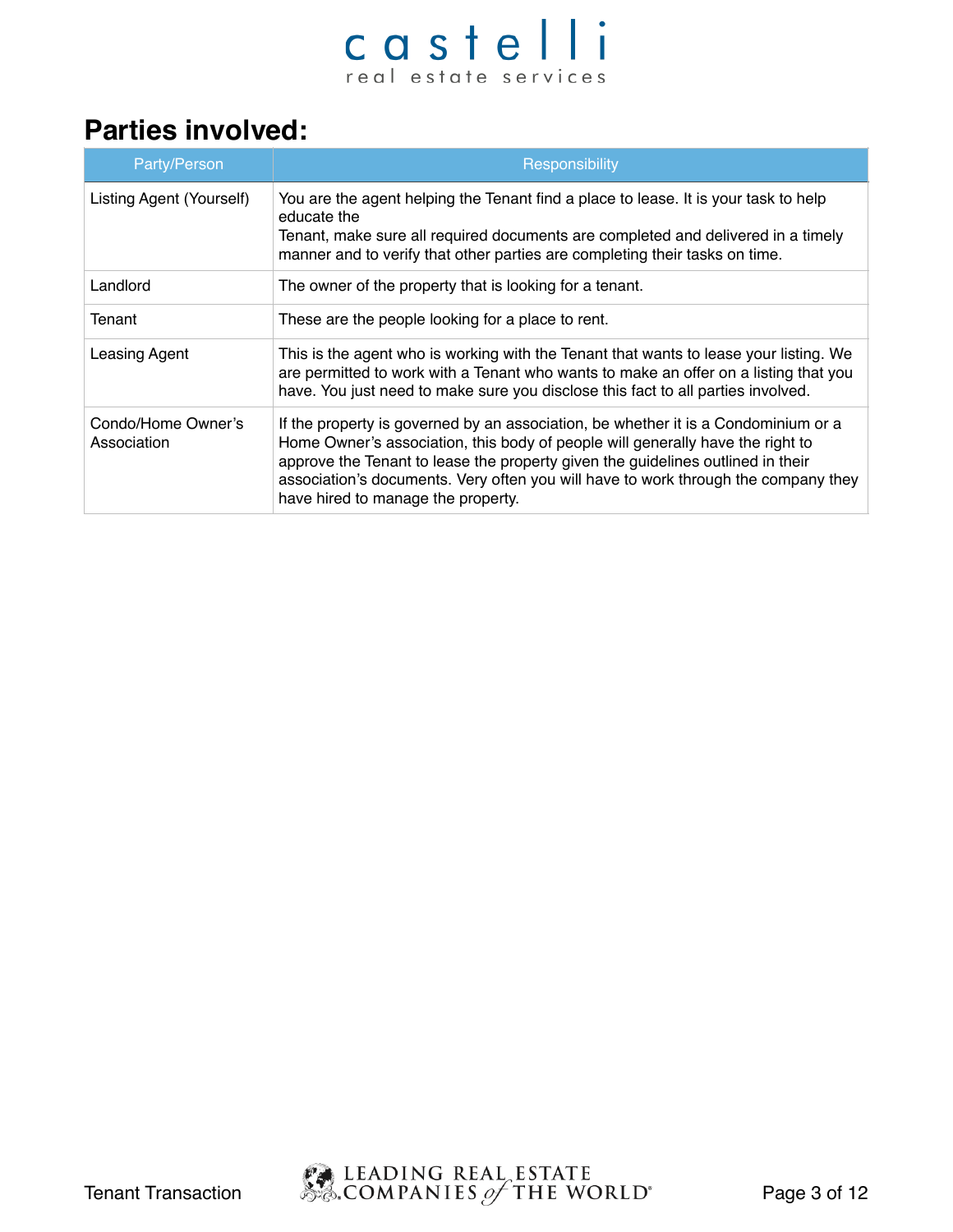#### **Most Commonly used Forms and Documents are:**

| <b>Document Name</b>                                                        | <b>Found At</b>                                                      | <b>Completed By</b>                                                                              | Sent TO                                                                                                   | <b>Description</b>                                                                                                                                                                                                                                                                                                                                                                                                                                                   |
|-----------------------------------------------------------------------------|----------------------------------------------------------------------|--------------------------------------------------------------------------------------------------|-----------------------------------------------------------------------------------------------------------|----------------------------------------------------------------------------------------------------------------------------------------------------------------------------------------------------------------------------------------------------------------------------------------------------------------------------------------------------------------------------------------------------------------------------------------------------------------------|
| <b>Exclusive Right to</b><br>Lease Agreement                                | Transaction<br>Desk, Form<br>Simplicity                              | Yourself, signed<br>by the Landlord                                                              | Office transaction<br>management system.                                                                  | This is the contract where<br>the property owner gives<br>the listing agent<br>permission to find a tenant<br>and the compensation<br>given for this.                                                                                                                                                                                                                                                                                                                |
| <b>Contract to Lease</b>                                                    | Sent to you<br>from the<br>Leasing Agent                             | The Leasing<br>Agent, signed by<br>the Tenant and<br>the Landlord. This<br>is part of the offer. | The Tenant, the<br>Leasinging Agent,<br>Office transaction<br>management system.                          | The is the contract used to<br>outline how the Tenant<br>wants to structure their<br>lease of the property.<br>When signed by both<br>parties, Tenant and<br>Landlord, it is a binding,<br>legal contract.                                                                                                                                                                                                                                                           |
| Deposit Check equal<br>to one month's rent<br>plus Castelli Fee.            | The Tenant's<br>financial<br>institution or<br>money order<br>issuer | Tenant                                                                                           | The Tenant, the<br>Listing Agent and<br>Office transaction<br>management system.                          | The deposit funds are<br>collected when the Tenant<br>signs the Contract to<br>Lease. Proof of the<br>deposit (copy of the check<br>or escrow letter) is to be<br>included with the<br>documents sent to the<br>Listing Agent. Generally, it<br>is from these funds that<br>the real estate agents<br>commissions are paid.<br>When working with a<br>Landlord, you'll have to<br>collect the Castelli<br><b>Transaction Fee</b><br>separately from the<br>Landlord. |
| <b>Castelli Real Estate</b><br>Contract Info and &<br><b>Escrow Deposit</b> | Transaction<br>Desk, Form<br>Simplicity                              | The Leasing<br>Agent                                                                             | Office transaction<br>management system<br>when the Contract to<br>Lease is sent to the<br>Listing agent. | This is the form sent to the<br>transaction management<br>system that summarizes<br>the terms of the contract<br>and any related escrow<br>deposit made into<br>Castelli's escrow account                                                                                                                                                                                                                                                                            |

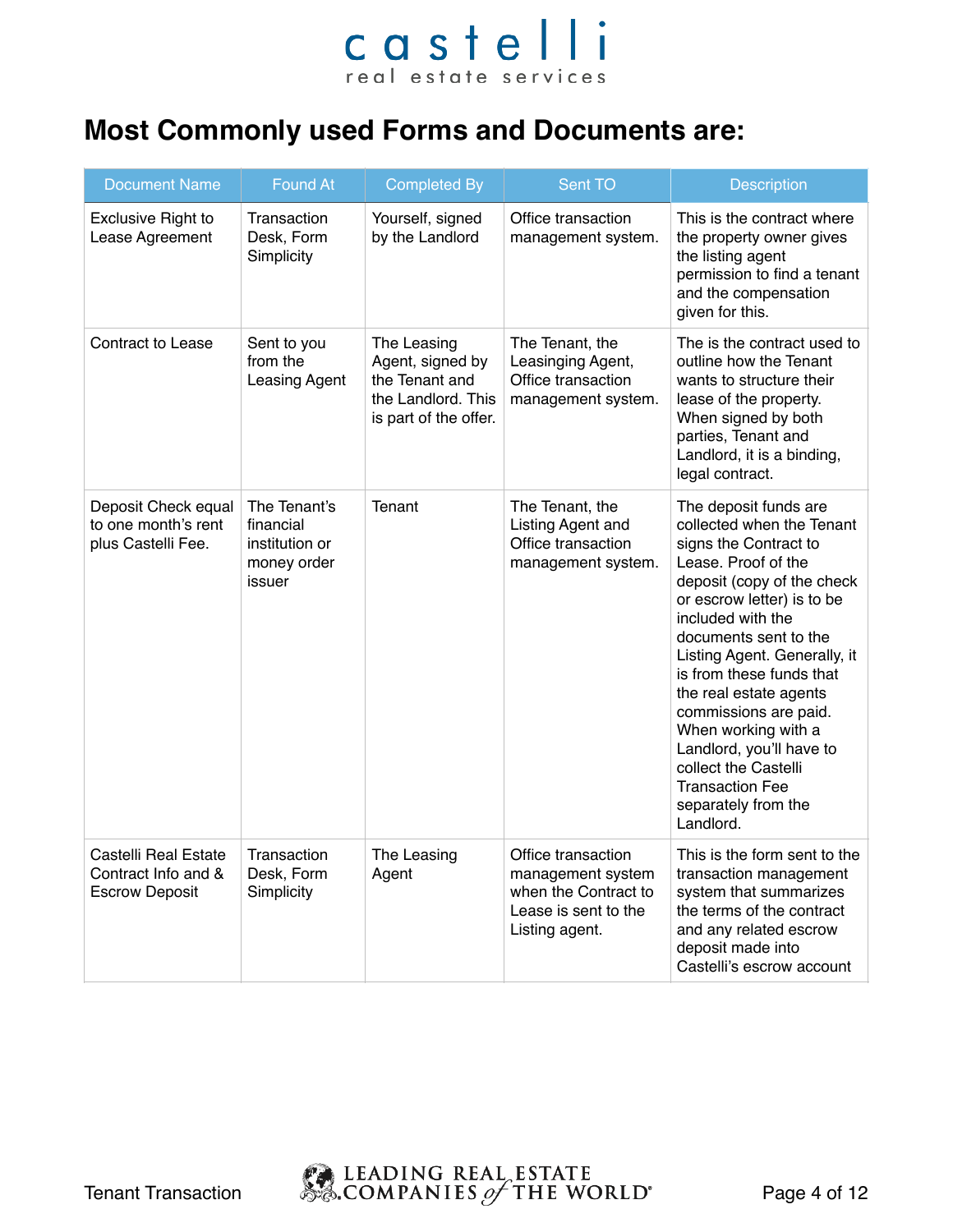| <b>Document Name</b>                                                                                       | <b>Found At</b>                                                               | <b>Completed By</b>                                                                                                                                                                                                  | Sent TO                                                                          | <b>Description</b>                                                                                                                                                                                                                                                                                                               |
|------------------------------------------------------------------------------------------------------------|-------------------------------------------------------------------------------|----------------------------------------------------------------------------------------------------------------------------------------------------------------------------------------------------------------------|----------------------------------------------------------------------------------|----------------------------------------------------------------------------------------------------------------------------------------------------------------------------------------------------------------------------------------------------------------------------------------------------------------------------------|
| <b>Escrow Deposit</b><br>Letter                                                                            | Office<br>transaction<br>management<br>system or Title/<br>Closing<br>Company | Office transaction<br>management<br>system or Title/<br><b>Closing Company</b>                                                                                                                                       | The Tenant, the<br>Listing Agent.                                                | This letter is proof that the<br>Tenant have deposited<br>funds into an escrow<br>account as required by the<br>contract. Very often a copy<br>of the check or money<br>order from the Tenant is<br>sufficient.                                                                                                                  |
| Lease                                                                                                      | Transaction<br>Desk, Form<br>Simplicity                                       | Yourself, signed<br>by the Landlord<br>and Tenant.                                                                                                                                                                   | The Tenant, the<br>Listing Agent and<br>Office transaction<br>management system. | This is the document that<br>structures how the<br>property is rented to the<br>tenant, and how much<br>they will pay for the use of<br>the property                                                                                                                                                                             |
| Condo/<br>Homeowner's<br>Association<br>purchase/leasing<br>Application and<br>associated<br>documentation | The Association<br>or their<br>Management<br>Company                          | The Tenant<br>should completely<br>fill this in, supply<br>all required<br>documentation<br>and submit all this<br>with the required<br>fee to the<br>association/<br>management<br>company for<br>leasing approval. | The Association or<br>their Management<br>Company                                | When a property is<br>governed by an<br>association that requires<br>they approve the Tenant,<br>this is the application and<br>instructions that must be<br>completed and all<br>requested documents<br>attached so that the<br>association can go<br>through the process of<br>approving the Tenant to<br>lease this property. |
| Condo/<br>Homeowner's<br><b>Association Leasing</b><br>Approval                                            | The Association<br>or their<br>Management<br>Company                          | The Association/<br>Managment<br>Company.                                                                                                                                                                            | The Tenant and<br>Listing Agent.                                                 | This is the document that<br>shows the Tenant have<br>been approved to lease<br>the property.                                                                                                                                                                                                                                    |
| <b>Possession Funds</b>                                                                                    | The Tenant's<br>financial<br>institution or<br>money order<br>issuer.         | Tenant                                                                                                                                                                                                               | Listing Agent or<br>Landlord.                                                    | This is the cashier's check<br>or money order made out<br>to the landlord that the<br>Tenant brings when they<br>take possession of the<br>property.                                                                                                                                                                             |
| Castelli Real Estate<br><b>Check Request</b><br>Form                                                       | Transaction<br>Desk, Form<br>Simplicity                                       | The Leasing<br>Agent                                                                                                                                                                                                 | Office transaction<br>management system.                                         | This form is completed<br>and sent to the transaction<br>management system<br>when the walkthrough has<br>been turned in. The listing<br>agent's check will not be<br>released until until the<br>completed walkthrough<br>has been turned in.                                                                                   |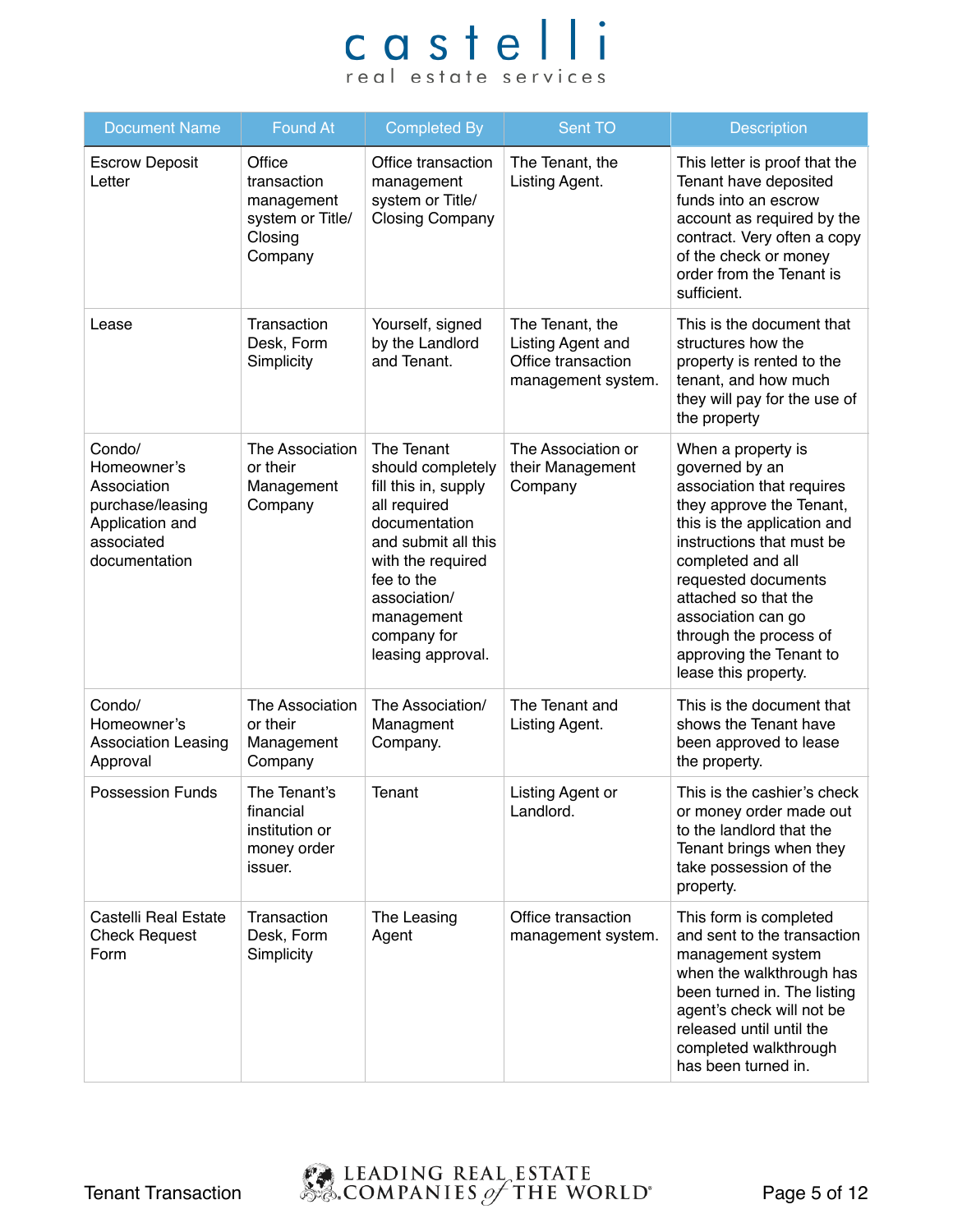| <b>Document Name</b>              | Found At                                | <b>Completed By</b>  | Sent TO                                                    | <b>Description</b>                                                                                                                                                                                                       |
|-----------------------------------|-----------------------------------------|----------------------|------------------------------------------------------------|--------------------------------------------------------------------------------------------------------------------------------------------------------------------------------------------------------------------------|
| <b>Walk Through</b><br>Inspection | Transaction<br>Desk, Form<br>Simplicity | The Leasing<br>Agent | The Tenant and Office<br>transaction<br>management system. | This form shows any<br>issues that may exist in<br>the property at the time of<br>possession. When the<br>Tenant leave the property,<br>they can use this form to<br>not be held accountable<br>for pre-existing issues. |

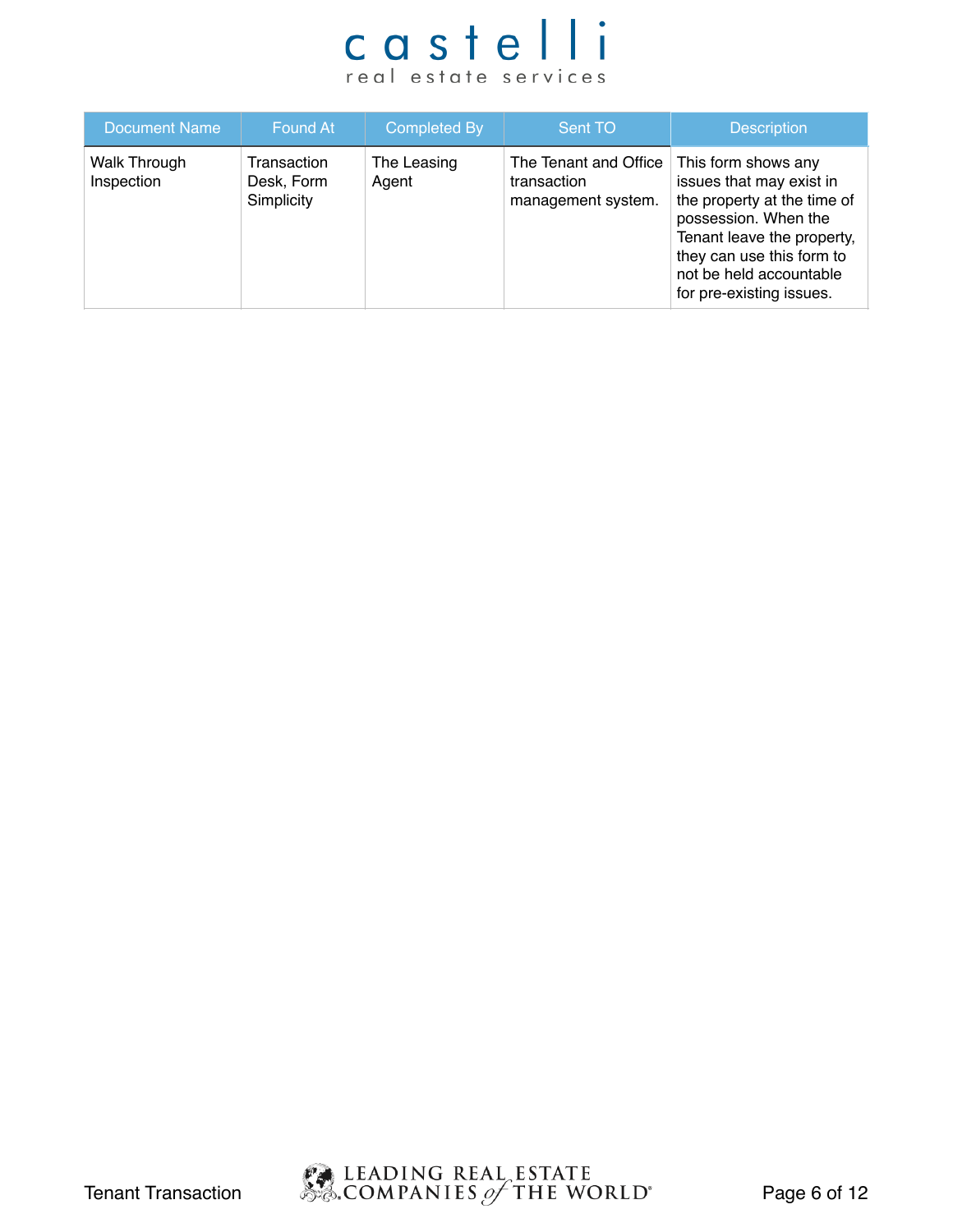### **Information needed to complete a Rental Listing Agreement:**

| <b>Exclusive Right to</b><br><b>Lease Agreement</b>   | Section          | <b>Description</b>                                                                                                                                                                                                                                                                                                                                               | <b>Found At</b>                                |
|-------------------------------------------------------|------------------|------------------------------------------------------------------------------------------------------------------------------------------------------------------------------------------------------------------------------------------------------------------------------------------------------------------------------------------------------------------|------------------------------------------------|
| Owner's name, Listing<br>Agent's name.                | Top of<br>page 1 | The name of the property owner and the<br>agent listing the rental.                                                                                                                                                                                                                                                                                              | <b>BCPA.net and Listing Agent</b><br>(you)     |
| Authority to Lease<br>Property                        | 1                | Enter the start date and end date of the<br>listing agreement.                                                                                                                                                                                                                                                                                                   | <b>Landlord and Listing Agent</b><br>$(you)$ . |
| <b>Description of Property</b>                        | $\overline{2}$   | (a) Enter the address of the property.<br>(b) Enter Landlord's personal property to be<br>leased with the property. This includes<br>appliances, furniture, etc.<br>(c) Check this box if the property is<br>currently occupied and when the lease<br>expires.                                                                                                   | Landlord.                                      |
| <b>Rental Rate and Terms</b>                          | 3                | (a) Rental period and rate.<br>(b) Advance rents, deposits and fees. This is<br>where the Landlord tells you how much<br>deposits are and where they are to be<br>held. Almost always it's a non-interest<br>bearing account.<br>(c) Taxes.<br>(d) When is the association application to<br>be made.                                                            | Landlord.                                      |
| <b>Broker Obligations</b>                             | 4                | Check the appropriate boxes for each item.                                                                                                                                                                                                                                                                                                                       | <b>Landlord and Listing Agent</b><br>$(you)$ . |
| <b>Owner Obligations</b>                              | 5                | Mostly informational for the Landlord. Enter<br>how many of each key type the Landlord will<br>give to the Listing Agent for the purposes of<br>showing the property.                                                                                                                                                                                            | Landlord.                                      |
| Compensation                                          | 6                | Almost always check the box for 100% of<br>first month's rent.<br>How is the Castelli Transaction Fee to be<br>paid.<br>Protection Period, how many days after the<br>listing expired is the agent due a<br>commission if the Landlord should lease to<br>anyone that was communicated with while<br>the property was listed with the agent.<br>Usually 60 days. | Listing Agent (you).                           |
| Cooperation and<br>Compensation with<br>other Brokers | $\overline{7}$   | Almost always 1/2 Month for tenant's agents<br>who represent the interest of the tenant and<br>not the interest of the Owner and 1/2 Month<br>to transaction brokers for the Tenant.                                                                                                                                                                             | Landlord and Listing Agent<br>$(you)$ .        |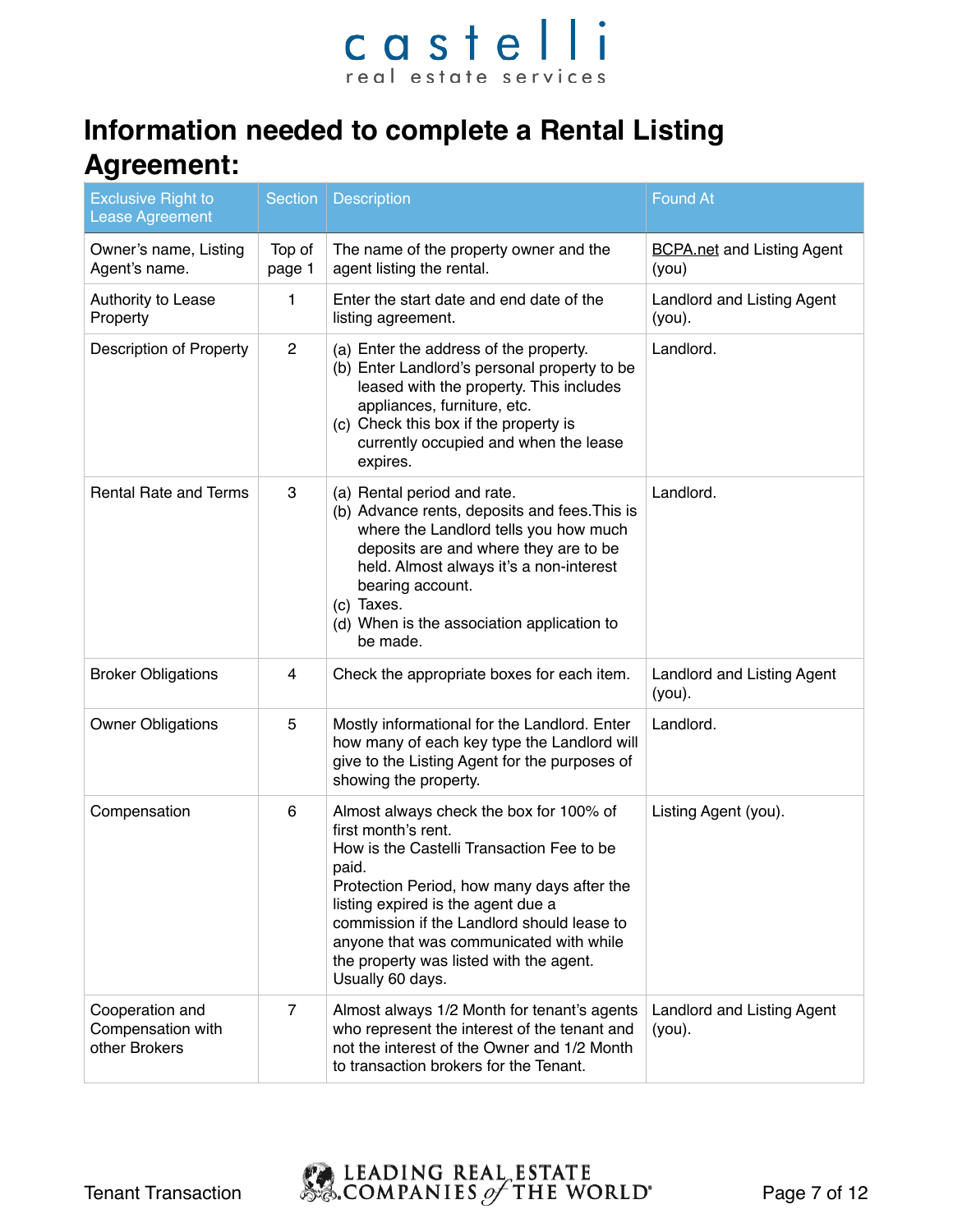| <b>Exclusive Right to</b><br><b>Lease Agreement</b> |    | Section   Description                                                                                                                                                                                               | <b>Found At</b>                         |
|-----------------------------------------------------|----|---------------------------------------------------------------------------------------------------------------------------------------------------------------------------------------------------------------------|-----------------------------------------|
| Early Termination                                   | 8  | Should the Landlord want to cancel the<br>listing before the end of the period in section<br>1, what fee will the Landlord pay to the<br>Broker.                                                                    | Landlord and Listing Agent<br>$(you)$ . |
| <b>Dispute Resolution</b>                           | 9  | It is always recommended that the Landlord<br>and Listing agent initial this section                                                                                                                                | Landlord and Listing Agent<br>$(you)$ . |
| <b>Brokerage</b><br>Relationship                    | 10 | Almost always check the box for<br><b>Transaction Broker</b>                                                                                                                                                        | Listing Agent (you).                    |
| <b>Additional Clauses</b>                           | 11 | If there is anything that the Landlord feels<br>needs to be said that isn't already in the<br>Listing Agreement. This should be<br>discussed with the Broker or Sales Manager<br>prior to entering on the document. | Landlord and Listing Agent<br>$(you)$ . |

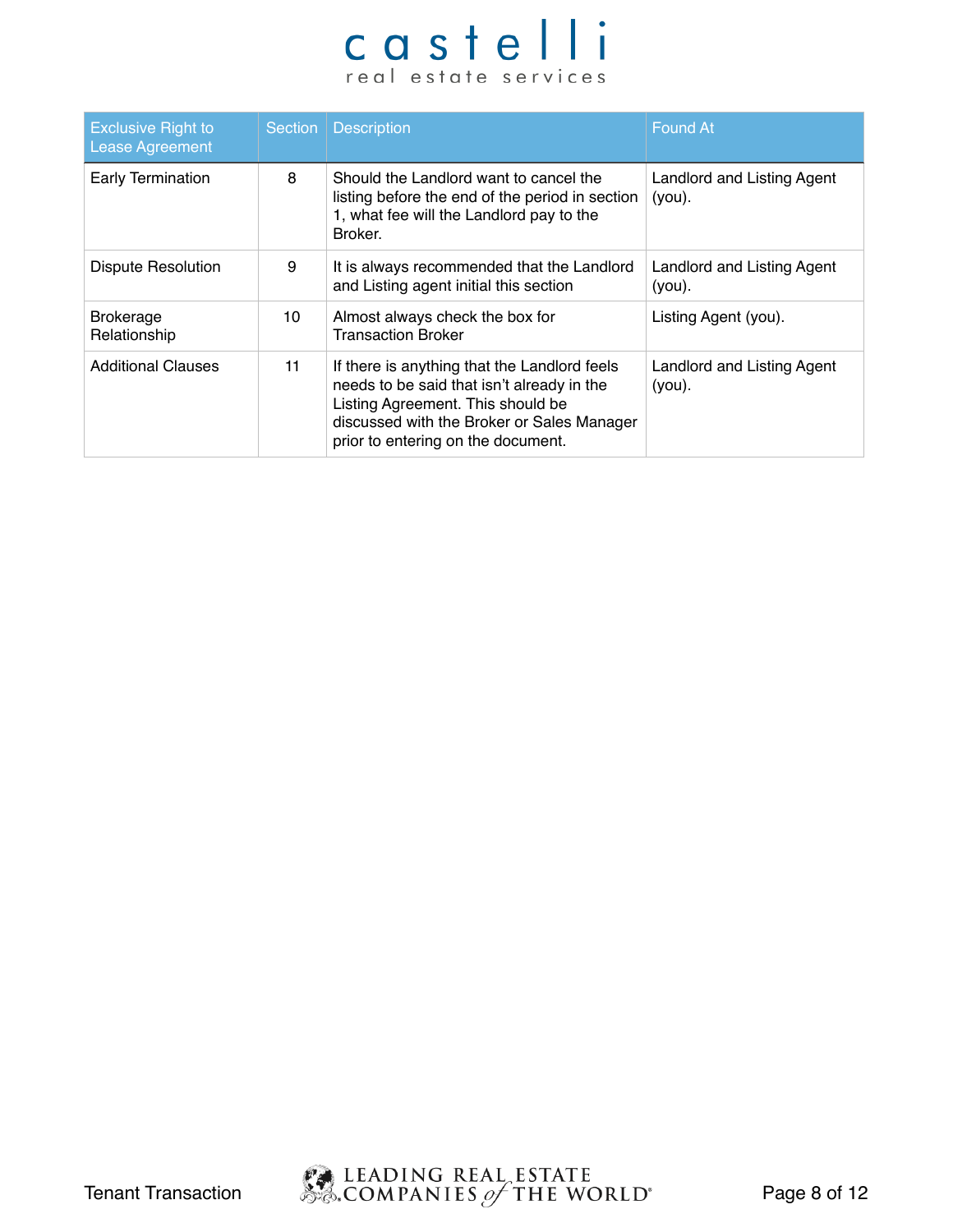### **Information needed to complete a Lease:**

| <b>Contract to Lease</b>                      | <b>Section</b> | <b>Description</b>                                                                                                                                                                                                                                                                                                                           | <b>Found At</b>                             |
|-----------------------------------------------|----------------|----------------------------------------------------------------------------------------------------------------------------------------------------------------------------------------------------------------------------------------------------------------------------------------------------------------------------------------------|---------------------------------------------|
| <b>Listing Agent's Name</b>                   | Page 1         | The names of the Listing Agent filling in the<br>Lease form.                                                                                                                                                                                                                                                                                 | Listing Agent (yourself)                    |
| <b>Term and Parties</b>                       | $\mathsf{I}$   | 1. What is the term of the lease in Months.<br>2. Starting date and ending date of the<br>lease.<br>3. Landlord and Tenant's names.<br>4. Landlord and Tenant's contact<br>information (Email and Phone).                                                                                                                                    | Contract to Lease and Listing<br>Agreement. |
| <b>Contract to Lease</b>                      |                | Description                                                                                                                                                                                                                                                                                                                                  | Found At                                    |
| <b>Property Rented</b>                        | $\mathbf{H}$   | 1. Unit number of the property being rented<br>(if it's a SFH, leave blank).<br>2. Property Address.                                                                                                                                                                                                                                         | MLS, Contract to Lease.                     |
| Rent Payments and<br>Charges                  | IV             | 1. Amount of each monthly payment of the<br>rent.<br>2. The day of the month it is due.<br>3. If the lease is for 6 months or less, then<br>also enter the amount of taxes also<br>being paid with each payment.<br>4. If the tenancy starts on a day other then<br>the first day of the month, prorate based<br>on a 30 day month (always). | Contract to Lease and<br>Landlord.          |
| Deposits, Advance<br>Rent and Late<br>Charges | V              | Complete each area for the type of payment<br>as in first month, last month, security<br>deposit, pet deposit, late charges, bad<br>check charges                                                                                                                                                                                            | Contract to Lease and<br>Landlord.          |
| Security Deposits and<br><b>Advance Rent</b>  | VI             | 1. If rent and communications to the<br>Landlord are to go to someone other<br>then the Landlord Directly, enter their<br>name and address here.<br>2. Verify each option for the checkboxes<br>for rules for common areas, pet deposit,<br>smoking.                                                                                         | Landlord                                    |
| Maintenance                                   | IX             | 1. Please a checkmark by the party<br>responsible for each type of<br>maintenance item. if items doesn't exist<br>at the property, lease that checkbox<br>blank.<br>2. Enter the amount for Major item cost to<br>exceed.                                                                                                                    | Contract to Lease and<br>Landlord.          |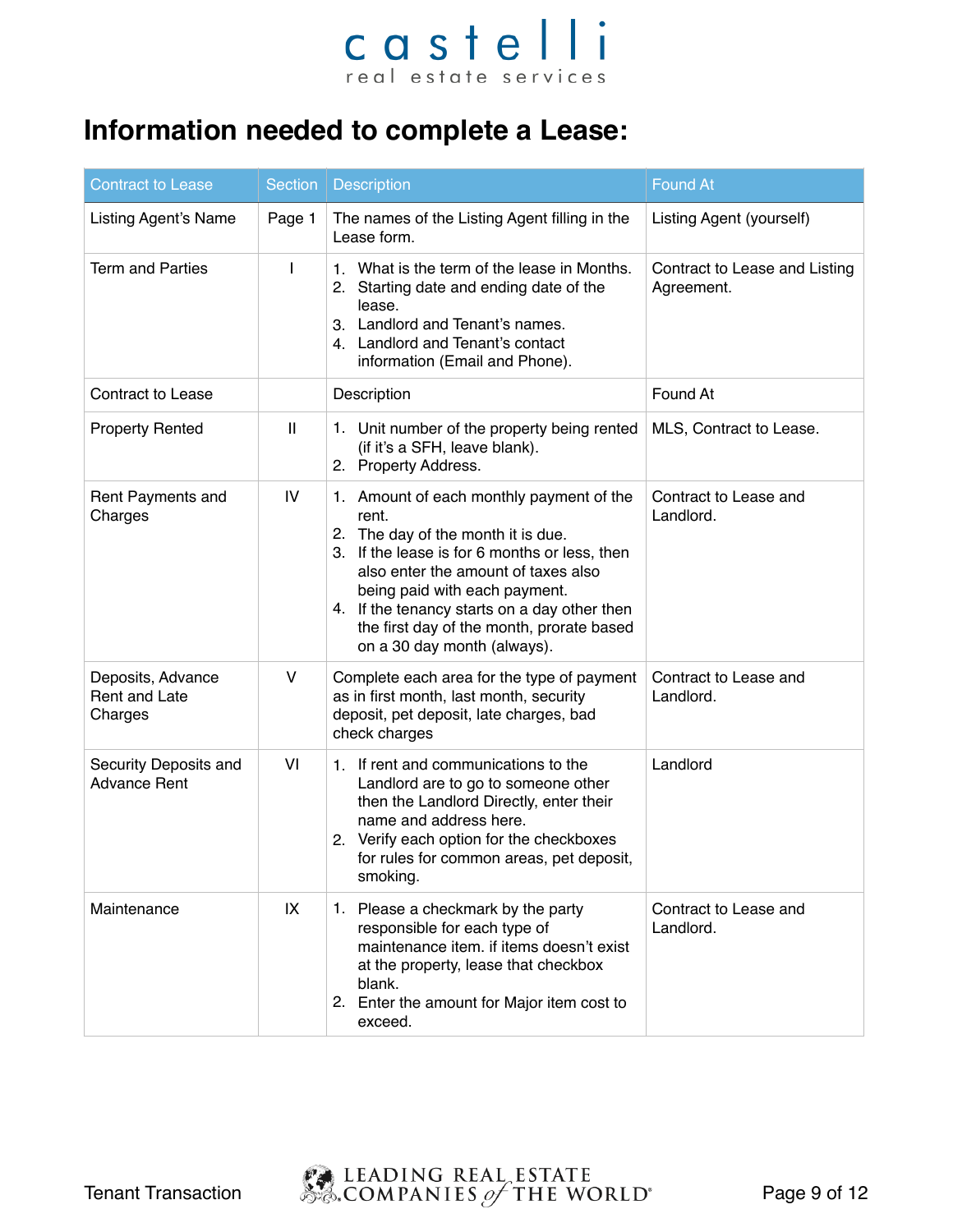| <b>Contract to Lease</b>                                        | <b>Section</b>    | <b>Description</b>                                                                                                                                                                                                                                                                                            | <b>Found At</b>          |
|-----------------------------------------------------------------|-------------------|---------------------------------------------------------------------------------------------------------------------------------------------------------------------------------------------------------------------------------------------------------------------------------------------------------------|--------------------------|
| <b>Utilities</b>                                                | X.                | Enter the utilities that the Tenant is NOT<br>responsible for. In condos or apts, usually<br>Water, Sewer and Trash Removal. In single<br>family homes and most townhomes, leave<br>blank. This will depend on the property and<br>Landlord                                                                   | Landlord                 |
| Assignment and<br>Subleasing                                    | XVI               | Only check this box is tenant is allowed to<br>sublease or assign the lease. Very rare.                                                                                                                                                                                                                       | Landlord.                |
| <b>Approval Contingency</b>                                     | XX                | 1. Check the box showing who is to pay<br>the association application fee (almost<br>always it's the tenant).<br>2. Check the box showing who is to pay<br>the association security deposit<br>(sometimes the Tenant, sometimes the<br>Landlord, depends on the situation).                                   | Landlord.                |
| <b>Lead Based Paint</b>                                         | XXI               | 1. Check this box is the property was built<br>before 1978.<br>2. Rarely does the Landlord have any<br>knowledge of the presence of lead<br>based paint, almost always check (a)(ii).<br>3. Rarely does the Landlord have any<br>reports on the presence of lead based<br>paint, almost always check (b)(ii). | Landlord.                |
| <b>Tenant's Personal</b><br>Property                            | <b>XXV</b>        | Rarely do Landlords want to accept the<br>responsibility of holding or disposing of a<br>Tenants personal property that may be left<br>in the unit when possession is given back to<br>the Landlord. Almost always check this box.                                                                            | Landlord.                |
| Who completed the<br>form                                       | Page 6            | Almost always the Listing Agent unless they<br>have an associate do it for them.                                                                                                                                                                                                                              | Listing Agent (yourself) |
| <b>Early Termination Fee</b>                                    | Page 7            | Check the appropriate box as to whether the Landlord.<br>Landlord will allow the Tenant to get out of<br>the lease before the full term and what the<br>termination fee would be.                                                                                                                             |                          |
| <b>Florida Residential</b><br><b>Landlord and Tenant</b><br>Act | Pages<br>$8 - 18$ | Each of these pages are to be initialed and<br>included in the lease so that both parties are<br>made full aware of the Act governing<br>tenancies here in Florida                                                                                                                                            |                          |

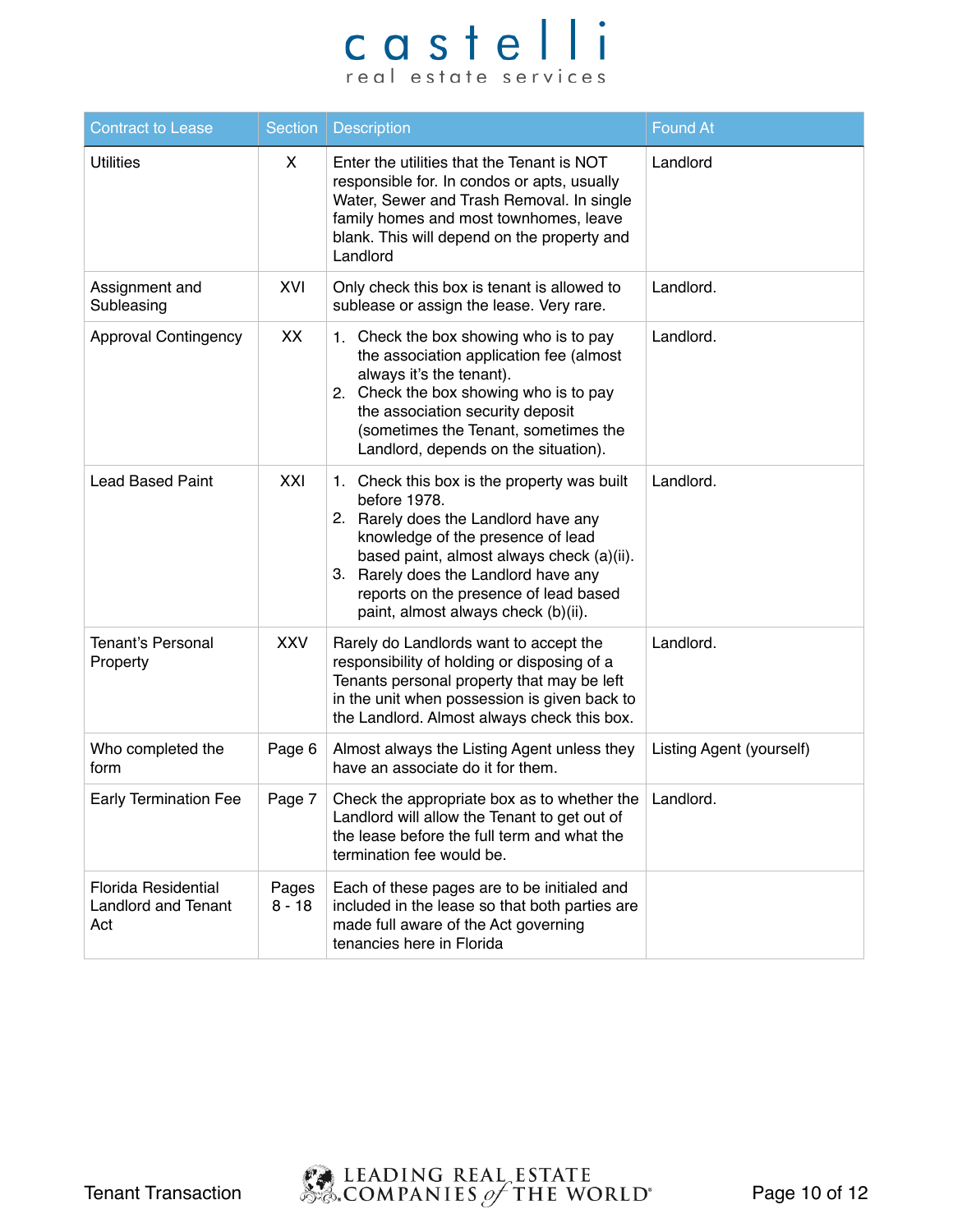### **Transaction Steps:**

This is an outline of the tasks needed to be done from writing up a Contract to Leas, presenting it, getting it accepted and seeing the transaction through to possession. There can be less or more items depending not the requirements of the property and the type of property being leased.

| <b>Done</b> | <b>Task</b>                                                                                                                                                                                                                                                                 |
|-------------|-----------------------------------------------------------------------------------------------------------------------------------------------------------------------------------------------------------------------------------------------------------------------------|
|             | Have Landlord sign Exclusive Right to Lease Agreement.                                                                                                                                                                                                                      |
|             | Collect keys to the property.                                                                                                                                                                                                                                               |
|             | If possible, arrange for a sign to go up on the property.                                                                                                                                                                                                                   |
|             | Take pictures of the property.                                                                                                                                                                                                                                              |
|             | Get association contact information and application to give to perspective Tenant.                                                                                                                                                                                          |
|             | Enter listing into the MLS                                                                                                                                                                                                                                                  |
|             | Submit Castelli Listing Sheet, Listing Agreement to the Transaction Management System.                                                                                                                                                                                      |
|             | If appropriate, put a lock box on the property.                                                                                                                                                                                                                             |
|             | Show property as requested.                                                                                                                                                                                                                                                 |
|             | Receive Contract to Lease and associated documents.                                                                                                                                                                                                                         |
|             | Present Contract to Lease and associated documents to the Landlord for their approval.                                                                                                                                                                                      |
|             | Communicate Landlord's decision to the Leasing Agent, Yes, No, Negotiate.                                                                                                                                                                                                   |
|             | If yes, create Lease and get Landlord's signature on Lease and Contract to Lease.                                                                                                                                                                                           |
|             | Send Lease and Contract to Lease to the Leasing Agent.                                                                                                                                                                                                                      |
|             | If appropriate, send association application to the Leasing Agent.                                                                                                                                                                                                          |
|             | Update the MLS listing to Pending.                                                                                                                                                                                                                                          |
|             | Submit the Lease, Contract to Lease and Castelli Contract Info and Escrow form to the<br>Transaction Management System.                                                                                                                                                     |
|             | Verify the Tenant has submitted the association applicant to the association.                                                                                                                                                                                               |
|             | Verify the Tenant has been approved by the association and get approval form.                                                                                                                                                                                               |
|             | Verify that the tenant has arranged to have utilities turn on in their name.                                                                                                                                                                                                |
|             | Schedule date and time for walkthrough with yourself, tenant, Leasing Agent and/or landlord.                                                                                                                                                                                |
|             | Verify the Tenant is to bring possession funds (rent proration, security deposit, last month's<br>rent, pet deposit, etc.) in cleared funds made out to Landlord or Landlord's designee to walk<br>through and the that Leasing agent has a check for Castelli Real Estate. |